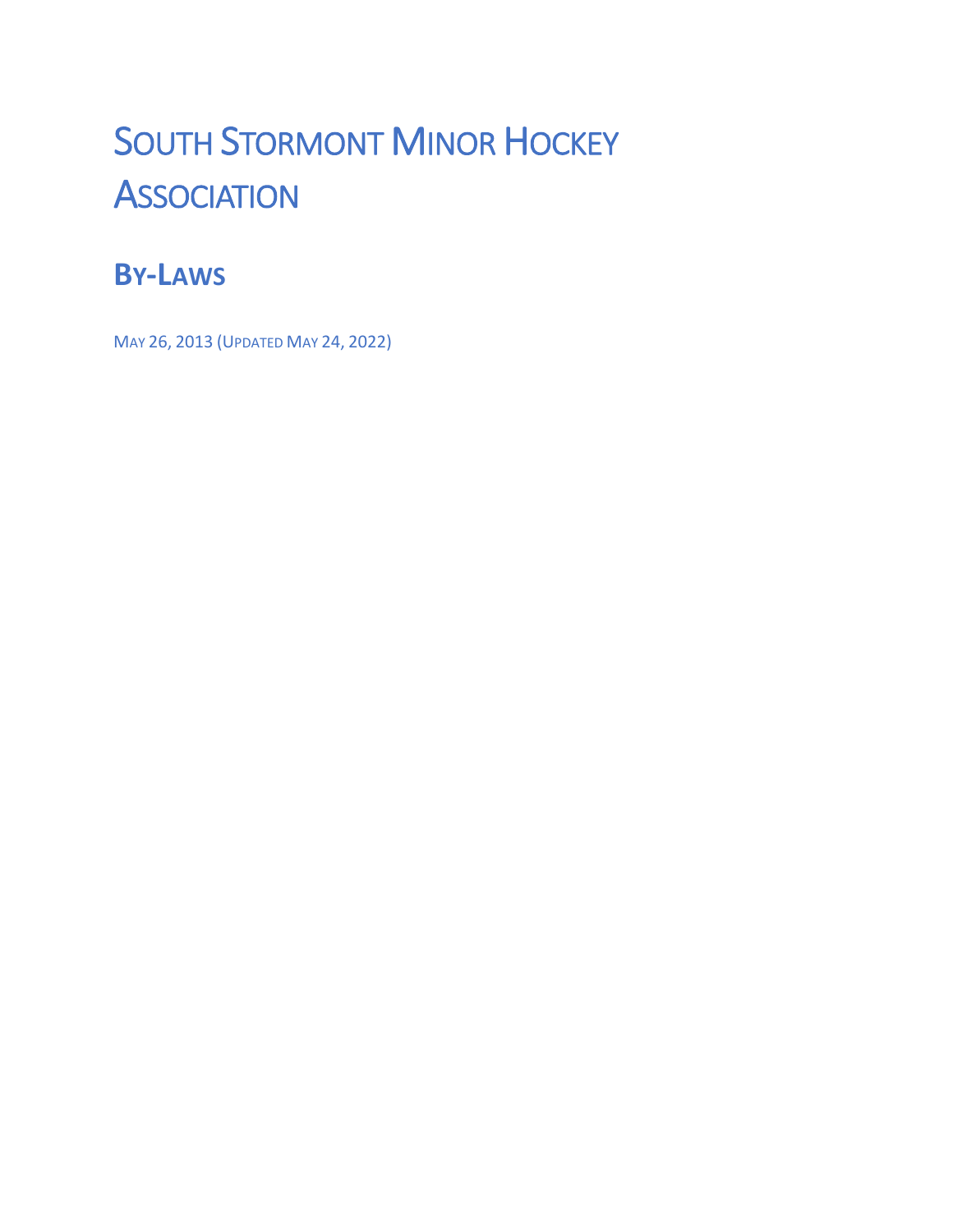# **Table of Contents**

| Section 1 - General                             | $-3-$  |
|-------------------------------------------------|--------|
| Section 2 – All Teams                           | $-4-$  |
| Section 3 – House Teams                         | $-5 -$ |
| Section 4 – Rep Teams                           | $-5 -$ |
| Section 5 - Tryouts                             | $-6-$  |
| Appendix A - SSMHA Registration                 | $-7 -$ |
| Appendix B - SSMHA Code of Conduct              | $-9-$  |
| <b>Appendix C - SSMHA Team Selection Policy</b> | $-10-$ |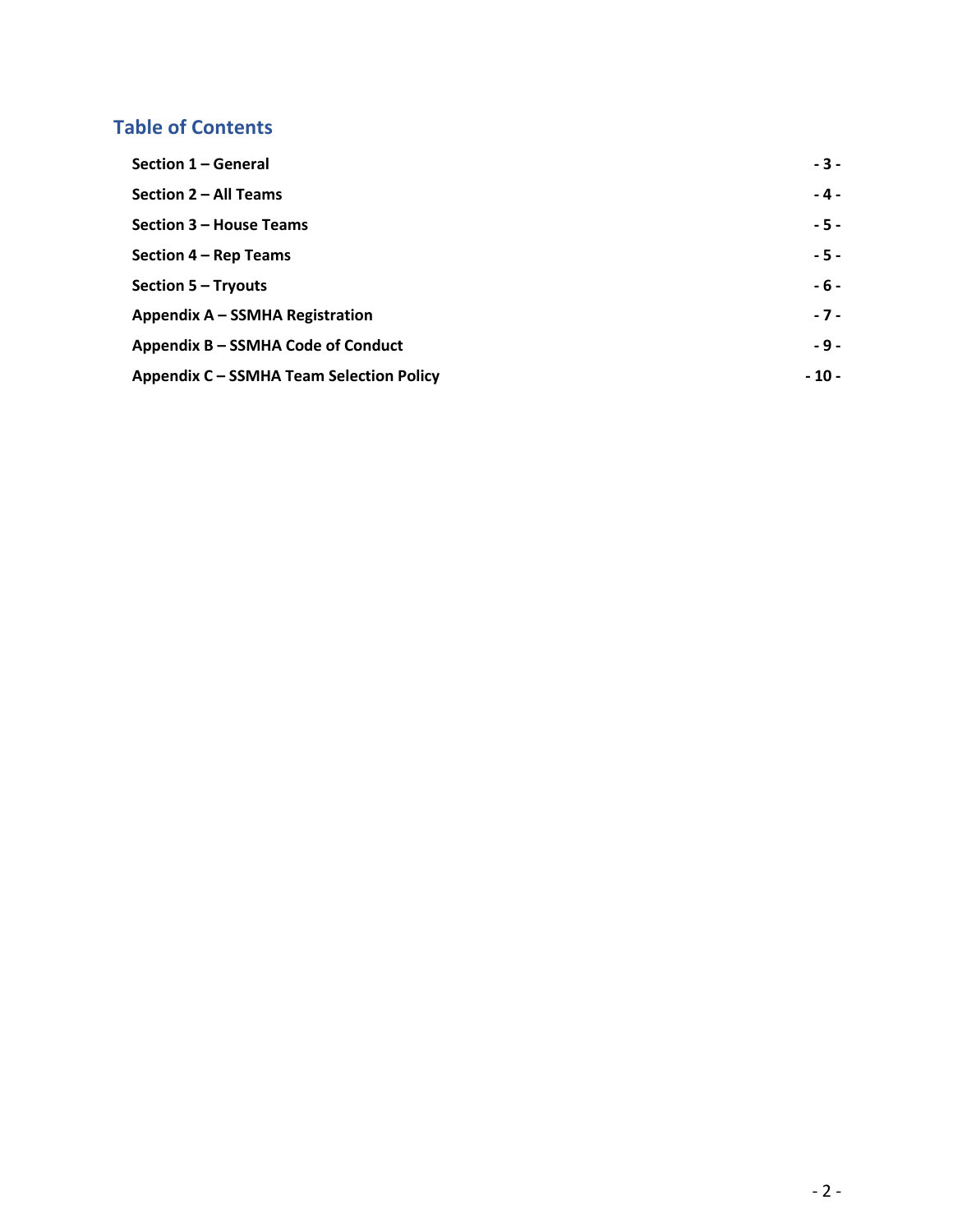### Section 1 – General

- 1.1) The South Stormont Minor Hockey Association (SSMHA) adopts and follows the rules of Hockey Canada (HC) and Hockey Eastern Ontario (HEO) and in the case of any variation or inconsistency between the Constitutions of SSMHA and the rules of HC or HEO, the HEO and HC shall take precedence.
- 1.2) Amendments to the rules herein may be recommended to the Management Committee by any Member, but any amendments, repeals, revisions, or additions to same shall be in accordance with Article 10 of the Constitution.
- 1.3) Any or all infractions of the By-Laws are subject to Discipline Committee action.
- 1.4) HC playing rules shall apply to all hockey games of SSMHA unless otherwise stated by the SSMHA.
- 1.5) Conduct detrimental to minor hockey by a participant, they be a parent, coach, manager, referee, or player, will not be tolerated and is subject to discipline under the Discipline Committee.
- 1.6) Referees and linesmen are to be respected by everyone and not to be baited, harassed, abused, or assaulted, either before, during or after a game. No one other than a referee or linesman is allowed to enter the referee room. Only Captains or Alternate Captains may make enquiries of the Referee or linesman. Referees will sign the game sheet immediately after the game.
- 1.7) Complaints by anyone with respect to refereeing are to be directed to the Referee-In-Chief only and must be in writing. Any protest of a game must be submitted within 24 hours of the game to the SSMHA. Any protest must be in writing with a complete explanation plus a \$50.00 fee payable to the SSMHA. If the protest is upheld, money will be refunded, if denied it will be retained in the SSMHA fund.
- 1.8) All referees and linesmen shall be appointed and assigned by the Referee-In-Chief and/or scheduler and must hold the appropriate certification and be at least 12 years of age.
- 1.9) All fundraising ventures including soliciting donations must be approved by the Management Committee in writing at least 24 hours prior to the event. This does not include operating budgets of teams.
- 1.10) Coach applications must be submitted by August 1st. Must have a minimum of five Management Committee members present at interviews.
- 1.11) The team colours allocated to SSMHA are the Dallas Stars colours circa 2006-2007 for all teams, excluding U7 (Tim Hortons program) and U11 House (AtoMc program).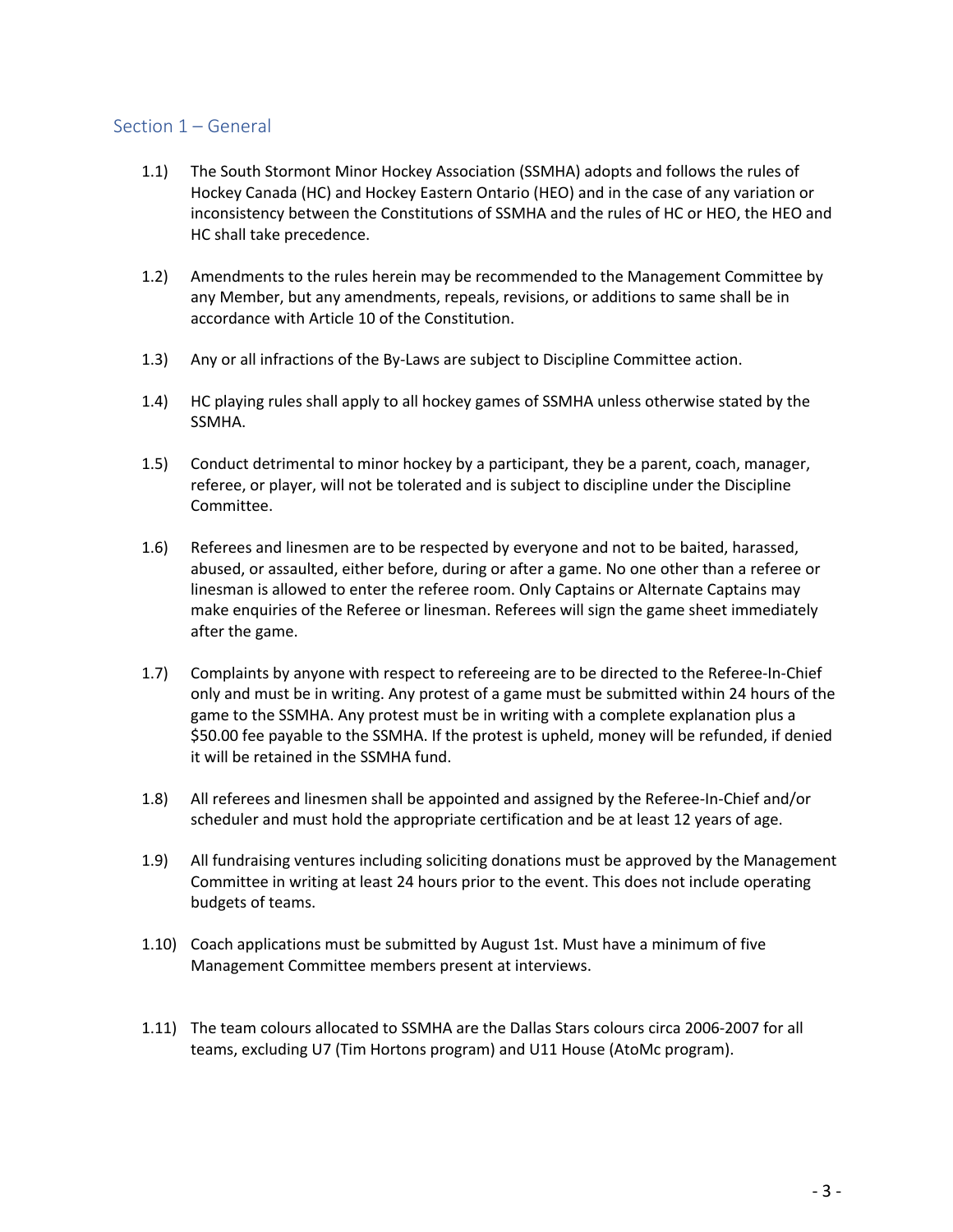- 1.12) The official crest of the Association is approved by the Management Committee and must be followed and used by all teams, excluding U7 (Tim Hortons program).
- 1.13) The SSMHA agrees to absorb the registration costs for coaching and/or training. Clinics attended by Coaches and Assistants are to be pre-approved in writing by the Management Committee for the current year. An applicant must provide a written receipt and proof of successful completion of said course or clinic to be entitled to a reimbursement.
- 1.14) The SSMHA will absorb the cost of attending referee clinics for the Referee-In-Chief for the current year.
- 1.15) Parent/child games are not sanctioned by SSMHA. SSMHA ice times will not be used for the purpose of Parent/child games.
- 1.16) All parents shall sign parents' Code of Conduct before the child is registered. SSMHA Code of Conduct, Appendix B.

#### Section 2 – All Teams

- 2.1) The Management Committee will decide how many players to be on each team based on registration.
- 2.2) The formation of Rep and/or B House teams at any level is determined by team declaration. Team Declaration is reported by the Management Committee, based on the current registered number of players in each division each year
- 2.3) Teams playing exhibition or tournament games must adhere to the HEO rules and the following:
	- i. All teams playing outside of HEO for tournaments or exhibition games must obtain a Travel Permit signed by SSMHA President or designate and District 2 Chairperson or designate.
	- ii. All games that are played outside of the HEO which result in any violations or suspensions will be reported to the Discipline of the league. A copy of the game sheet will be supplied to the Convener and Discipline Chair of the league.
- 2.4) For teams to function financially it may be necessary to request funds and/or through fundraising from parents, above and beyond registration fees. Any monies requested shall be used to pay for practice ice or tournament fees only. Any money raised through fundraising can be used by the team at its discretion, but this will be done in consultation with the parents of the players.
- 2.5) No affiliate is to pay for practice ice time. Affiliates can be asked for monies that apply to tournaments only. Affiliates may only attend practice with the team they are affiliated to. Affiliates are to be used for regular-season games only to bring bench strength back to the level that was set out by the Management Committee at evaluation time. Affiliates may be added to the bench strength of a team for tournaments.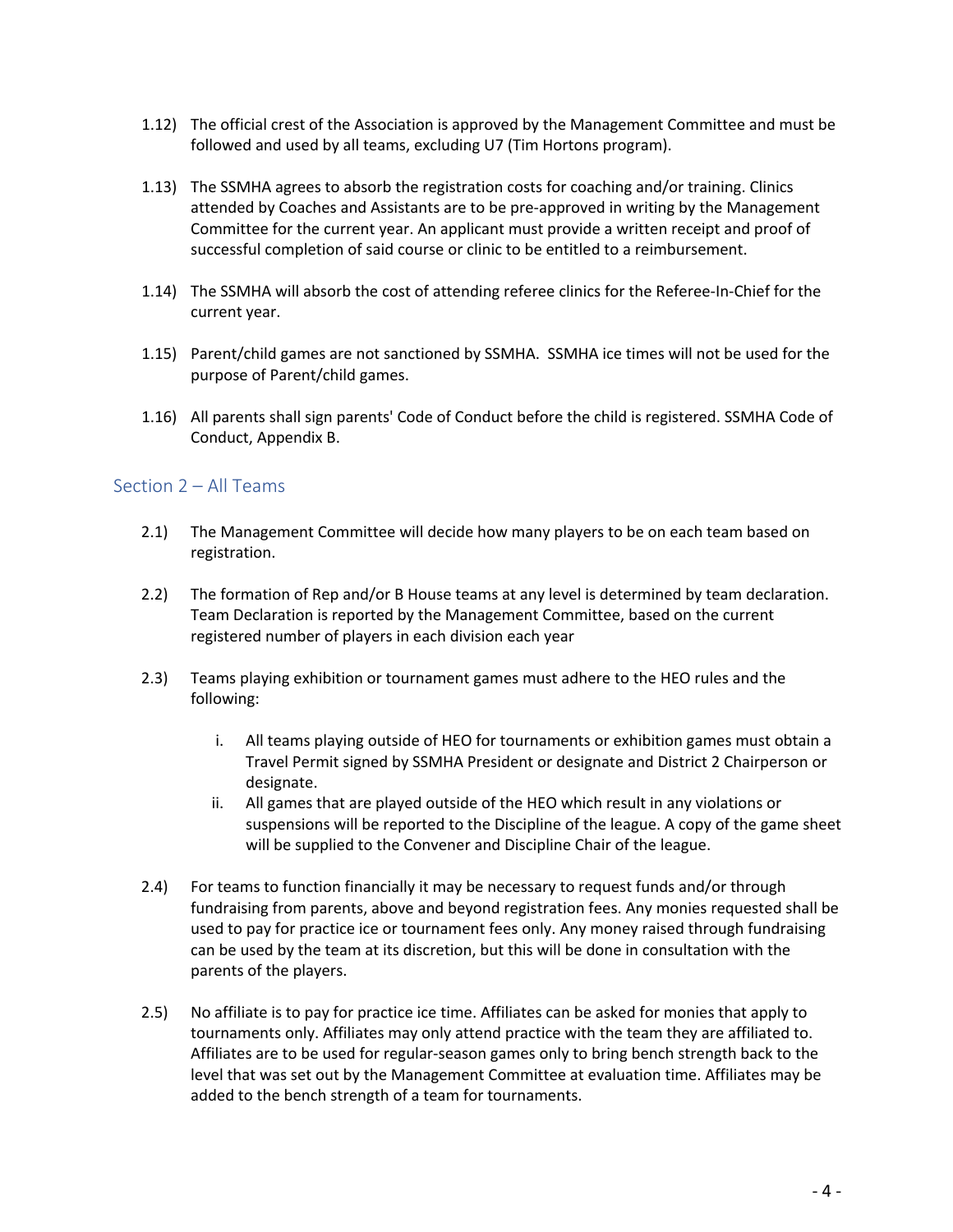- 2.6) The Association will assist in purchasing a banner for all teams winning their regular season league championship and/or overall playoff championship. The cost to the association will not exceed \$100.
- 2.7) All coaches shall submit a written report to the Management Committee.
- 2.8) All players will be held responsible for replacement costs of damaged uniforms or replacing a jersey that cannot be repaired or has not been returned. This cost must be paid before the player is placed on a roster for the following season.
- 2.9) Only Jerseys sanctioned by the SSMHA Management Committee can be used for sanctioned games, incl. league, exhibition, and playoff. The use of the SSMHA logo and name will not be used without the written approval of the Management Committee. All SSMHA purchases greater than \$ 1000.00 (One Thousand) must be approved by the Management Committee

# Section 3 – House Teams

- 3.1) Once assigned to a team, players cannot be moved or dropped without the consent and approval of the House League Convener and the Management Committee of SSMHA.
- 3.2) It is desirable for the players to play in their own age division. The House League Convener may recommend that a player may play in a higher or lower age division. Management Committee decision is final with respect to the child moving upward or downward.
- 3.3) Teams will be chosen by the House League draft if required, and every effort will be made to equalize the teams. After the selection has occurred, if there is an imbalance in the teams in the opinion of the House League Convener, then at his/her discretion changes to offset the imbalance may be made by the House League Convener and ratified by the Management Committee.
- 3.4) U9 teams shall be responsible for providing a timekeeper to run the clock under the guidance of the referee.

#### Section 4 – Rep Teams

4.1) It is the objective of our Rep division to provide a competitive level of hockey for those players who establish their competence at that level. It is understood that equal ice time need not be afforded to all players depending on capabilities and circumstances. However, Coaches should not select players unless a reasonable opportunity to play will be afforded them.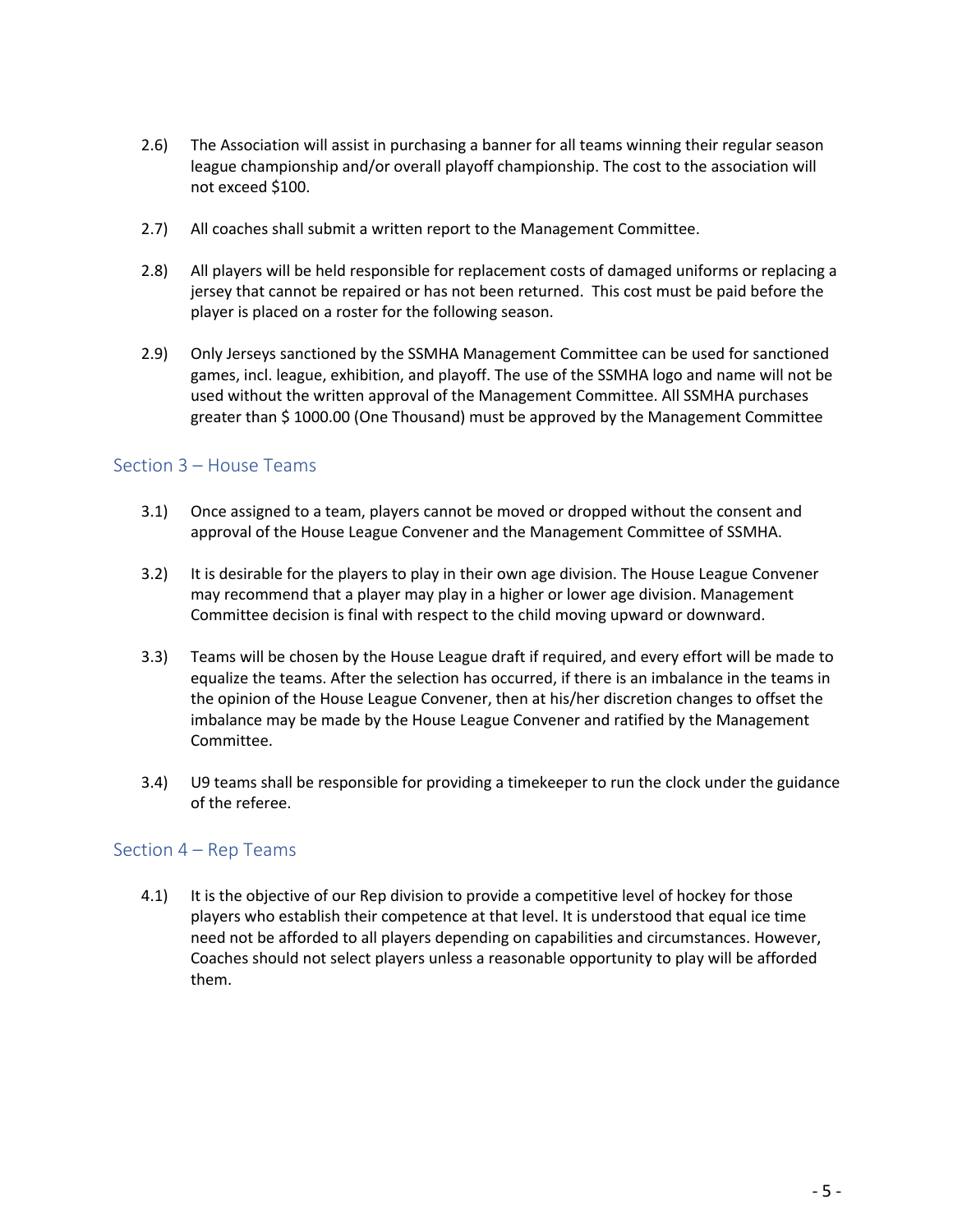#### Section 5 – Tryouts

- 5.1) The Association will hold tryout sessions for Representative (Rep) and B House divisions where applicable. The evaluation committee will rate the players. The Management Committee will give the coach a list of players equal to a minimum of 5 more than required for the team. i.e., Rep team is to carry 12 skaters, the evaluation committee will supply a minimum of 17 players for the coach to choose from. In some cases, the Management Committee may decide to allow up to 20 skaters for the final tryouts. Final player releases are left to the coach. Coaches will choose their goalies for these teams. The coaches of the U18 teams will be responsible for selecting their teams.
- 5.2) SSMHA will schedule and hold separate try-out sessions for Rep and B House teams for each division.
- 5.3) All scheduled dates for try-outs are mandatory at all divisions.
- 5.4) Player is given the option and may choose to either try-out for Rep or B House at all divisions.
- 5.5) Player(s) who are not selected for the Rep Team will be provided with next scheduled date for B House try-out.
- 5.6) Only players from South Stormont will be selected for any Rep or B House team. Under certain circumstances, the Management Committee may allow exceptions under this rule.
- 5.7) The SSMHA Management Committee will be informed of any players on ice from outside South Stormont Boundaries.
- 5.8) After try-out completion the respective head coach of each team shall provide the Management Committee in writing the names of individuals to be selected for: Assistant Coach, Trainer, and Manager. Selected individuals are subject to approval before completion of team roster.
- 5.9) Management committee will use Team Selection Policy as defined in Appendix C.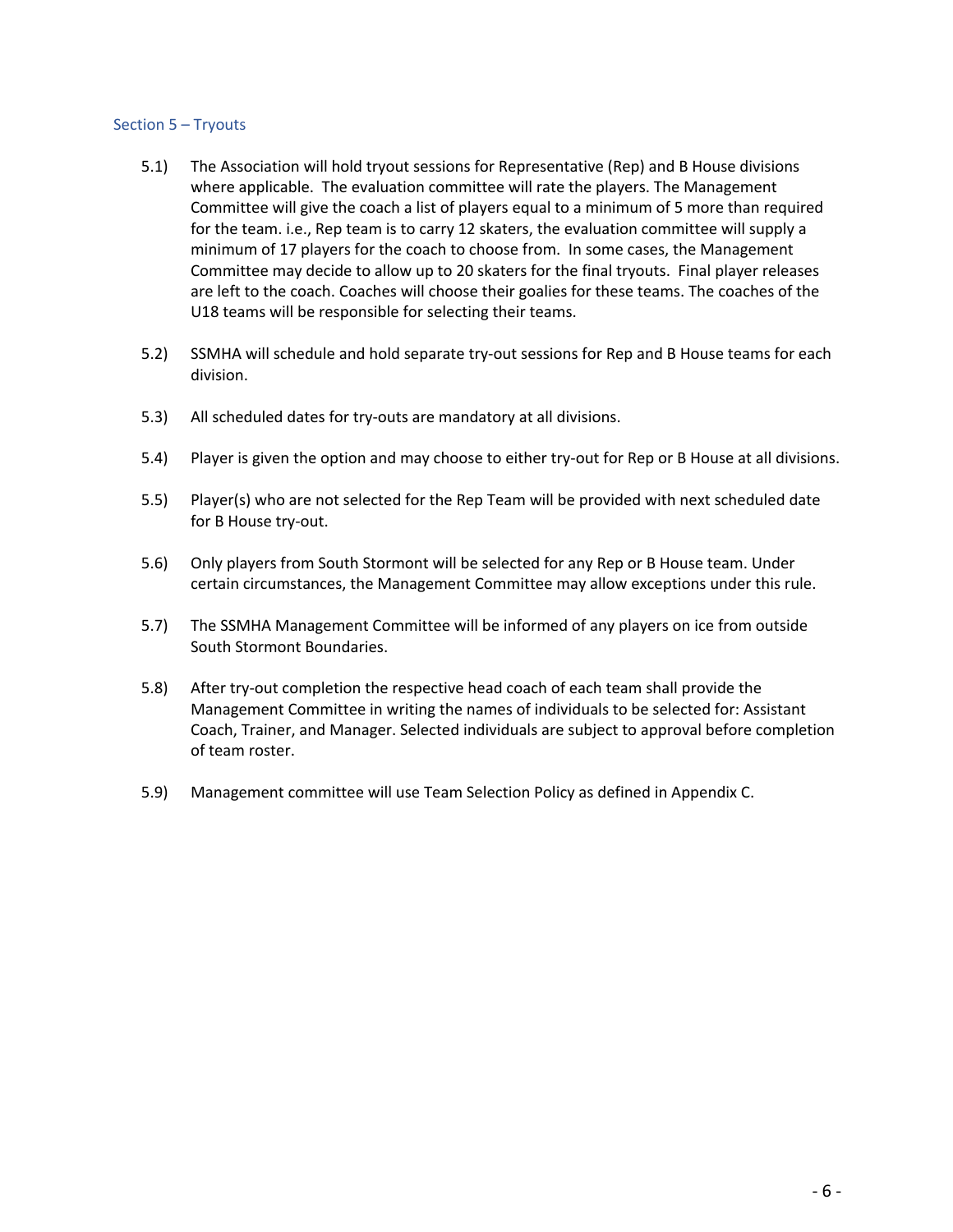# Appendix A – SSMHA Registration

You must register with South Stormont Minor Hockey if you reside within our district.

If you plan to try out for AAA/AA/A, please register early to ensure you are pre-registered in time for outside tryouts.

All documentation must be complete with the following or it will be returned to you.

- Registration form
- Full payment (post-dated cheques accepted)
- Proof of residency (e.g., copy of a current utility bill or copy or driver's license- please blackout amounts)
- Signed Parent Code of Conduct Form
- Declaration of Inter-District form if you are coming from another association We will no longer accept/ hold registrations with missing documents.

All forms can be found on our website at www.southstormontselects.com under the registration tab.

#### **Registration Fees**

A discount of \$25.00 per child will be given to families of 3 or more children.

Three equal installments may be made dated June 30, July 31, and August 31 or one postdated cheque for August 31. Please note that due to the volume of payments received there may be circumstances where the deposit is not made on the exact date. Please ensure that the funds remain in your account until the cheque clears. You are responsible for all NSF charges on any returned cheques. Players will not be registered until any outstanding amounts have been paid in full.

Confirmation of your registration will be sent by email.

Transfer fees of \$75 will apply for all out of district players U9 level and up. Fees will be applied to your registration upon acceptance by South Stormont Minor Hockey.

Refund requests are to be submitted on the 'Refund Request Form'. Refunds are subject to a \$20 Administration fee and the HEO \$50 insurance fee after October  $1<sup>st</sup>$  each year. There will be no refunds on tryout fees after the September 13<sup>th</sup>. All refunds are based on the Early Bird Fee rates. Please allow 3-4 weeks for the refund to be processed

#### **Tryouts**

All registration and tryout fees must be paid in full before your child is allowed to tryout.

No payments or registrations will be accepted after the start of tryouts. Once teams are established, we will try to accommodate anyone registering late to the best of our ability.

Pinnies will be utilized during tryouts and must be returned after the session. You are required to bring a jersey with you to tryouts.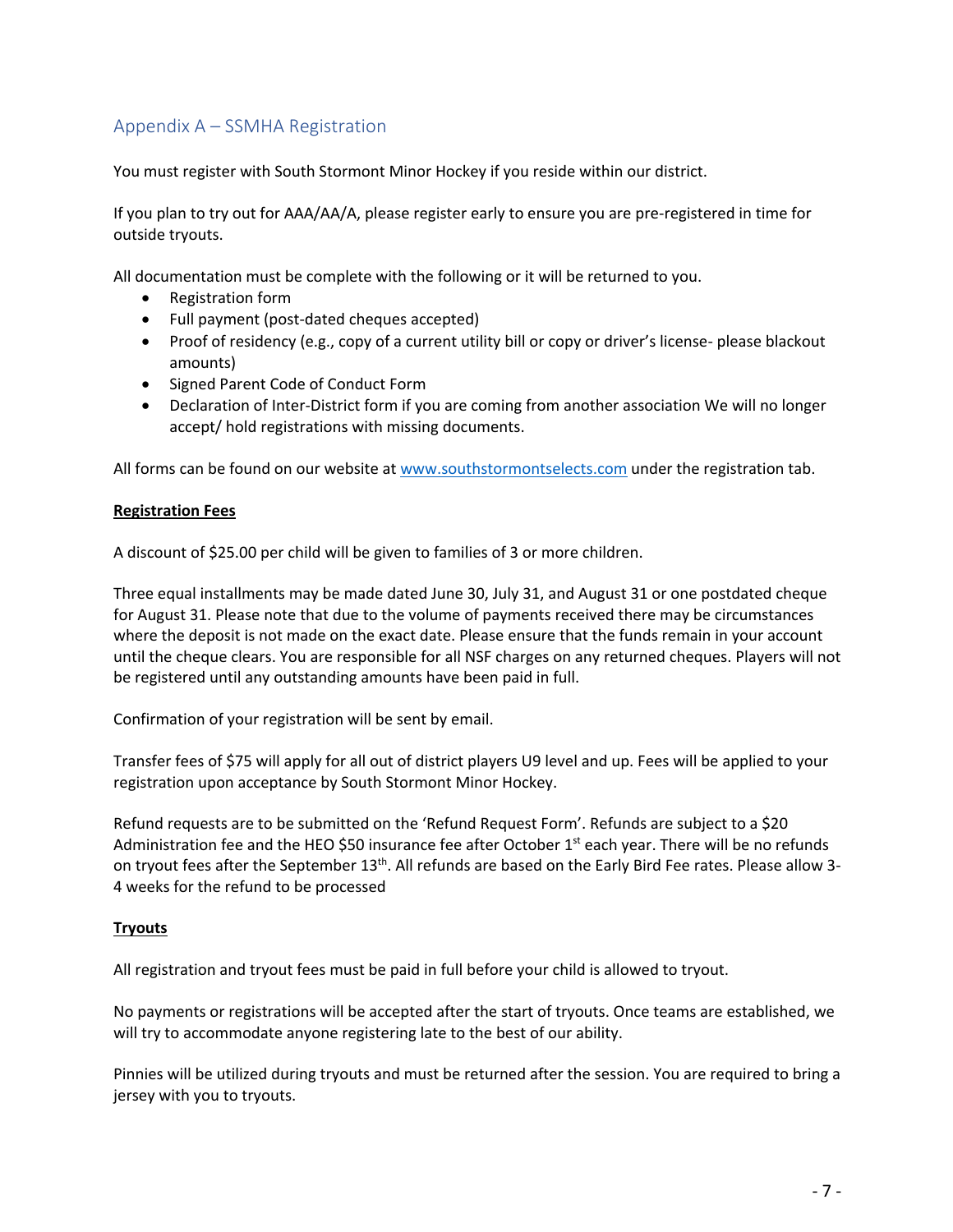If your child is trying out for a level of hockey not offered by our association, they must first register in South Stormont. Full payment in the form of a postdated cheque for September 15<sup>th</sup> is required upon registering and will be held until tryouts have finished. You are responsible to notify the Registrar of the outcome of this tryout or your payment will be deposited and if a refund is required an Administration Fee of \$20 will be deducted.

All Rep and B House tryouts are mandatory to be eligible for these teams. Please indicate on the registration form which level you are trying for. Those who try for the Rep and are not successful, will automatically be placed in the B tryouts. Any exceptions need to be approved prior to tryouts by the Executive Board.

All U15 Rep and B players must participate in a mandatory Body Checking Clinic.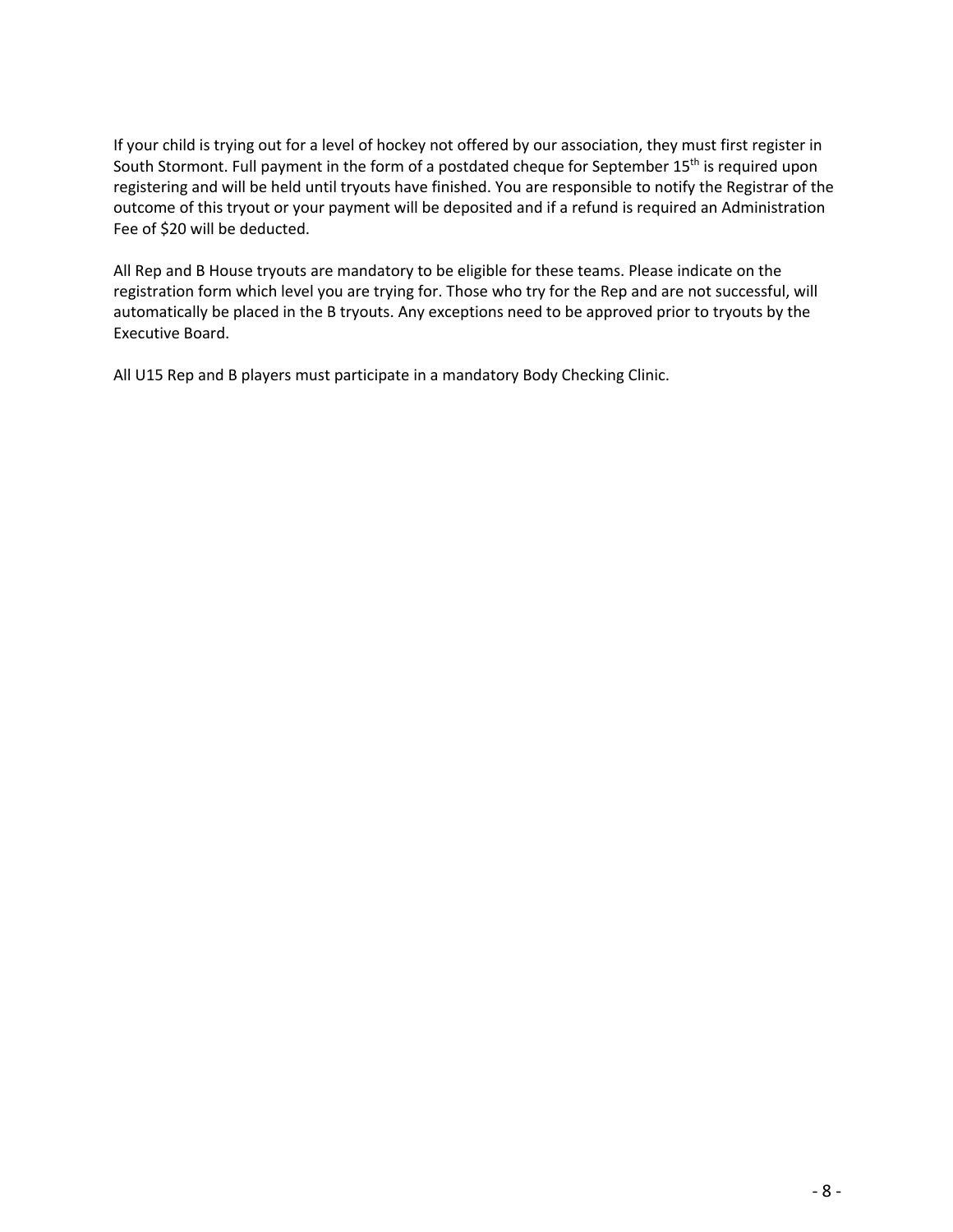# Appendix B – SSMHA Code of Conduct

It is the intention of the code of conduct to promote fair play and respect for all participants within the South Stormont Minor Hockey Association (SSMHA). All parents must sign this code of conduct before players are allowed to participate in hockey and must continue to abide by its contents during all SSMHA sponsored events at the Long Sault Arena, or when representing SSMHA at other facilities.

- 1. I will do my best to be a good sport at all times. I will not condone, permit, defend, or engage in actions, on or off the ice, which are not consistent with good sportsmanship.
- 2. I will encourage my child to do his/her best, have fun and demonstrate good sportsmanship. I will teach my child how to win and lose gracefully. I will lead by example.
- 3. I will assist my child to understand and respect the rules of the game. I will encourage my child to remember that he/she is part of a team and to work hard for the good of the team.
- 4. I will respect the rights and feelings of officials, coaches, trainers, players, volunteers, and administrators. I will work to support, not undermine their efforts.
- 5. Parents shall refrain from comments or behaviour which is disrespectful, offensive, abusive, racist, or sexist.
- 6. I will support all efforts to remove verbal and physical abuse from children's sporting activities.
- 7. Parents shall not engage in activity or behavior which endangers the safety of others.
- 8. I will respect and show appreciation for the volunteer coaches who give their time to provide sport activities for my child(ren).
- 9. Support South Stormont Minor Hockey zero tolerance policies by:
	- a. Not publicly criticizing players, coaches, officials, volunteers, and other parents.
	- b. Not being under the influence of alcohol, or any illegal drug while in the presence of the athletes at the events.
	- c. Not using profane, insulting, harassing, or otherwise offensive/ derogatory language.
- 10. Understand that team performance goals take precedence over individual goals.

#### **South Stormont Minor Hockey Harassment Policy**

There will be **zero tolerance** for any behaviour, use of foul language, disorderly conduct, loitering or verbal, physical abuse of players, coaches, officials, other spectators, or staff during all SSMHA sponsored events in the Long Sault Arena or other facilities that I or my children are representing the South Stormont Minor Hockey Association. Failure to comply with this code of conduct may result in disciplinary action by SSMHA and can be served with a 'Notice of Trespass'. This notice will restrict access from attending any SSMHA sponsored event in the Long Sault Arena for a period of one (1) year. A second suspension can carry up to a three (3) year term. Violation of the 'Notice of Trespass' terms during SSMHA sponsored events will be recognized by the township of South Stormont and individuals will be escorted from the Long Sault Arena by the Ontario Provincial Police.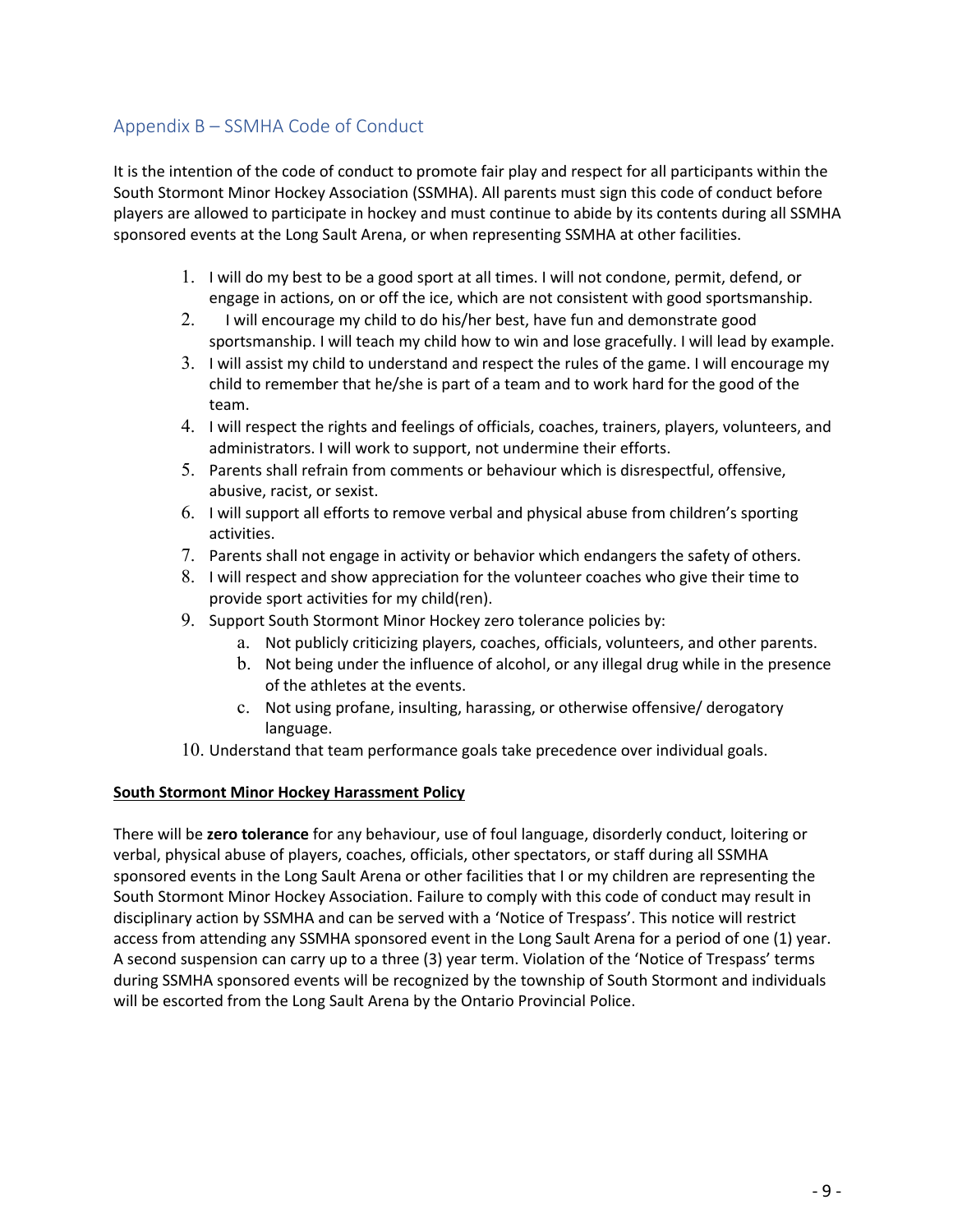# Appendix C – SSMHA Team Selection Policy

The team selection policy will apply to the following levels within SSMHA: U9 Tier 3 U9 Tier 2 U11 Rep U11 B House U13 B House U13 Rep U15 Rep

#### **Categories Evaluated**

Evaluators will be scoring the players on the following categories:

- Skating (from 1 to 10) weighted average is 15% out of 100%
- Passing (from 1 to 10) weighted average is 15% out of 100%
- Shooting (from 1 to 10) weighted average is 15% out of 100%
- Puck handling (from 1 to 10) weighted average is 15% out of 100%
- Game play (from 1 to 10) weighted average is 40% out of 100%

#### **Evaluation Process:**

All tryouts must be attended for the player to be eligible for the Rep or B teams. Exceptions must be approved by the Executive committee prior to the tryouts.

Players will be assigned a pinnie number at the beginning of tryouts and are to use this pinnie number for the remainder of the tryouts.

Pinnie numbers will be added to the Tryout Evaluation Form – no player names will be provided to evaluators. Evaluators are to sit separately and not discuss evaluations with other evaluators or the coach.

Evaluators will return their evaluation form to their Coordinator immediately following each tryout. It is important to have the same evaluators for all two tryouts to maintain consistency in scores. Scores will be entered into a spreadsheet after each tryout and sorted from highest average score to lowest average score.

#### **Evaluation Committee:**

The Evaluation Committee will consist of one Coordinator and a minimum of 4 evaluators. The Head Coach will also evaluate the players.

The Evaluation Coordinator will choose the evaluators. All scores will be entered by SSMHA Executive members

Parents can contact the Evaluation Coordinator with any questions or concerns.